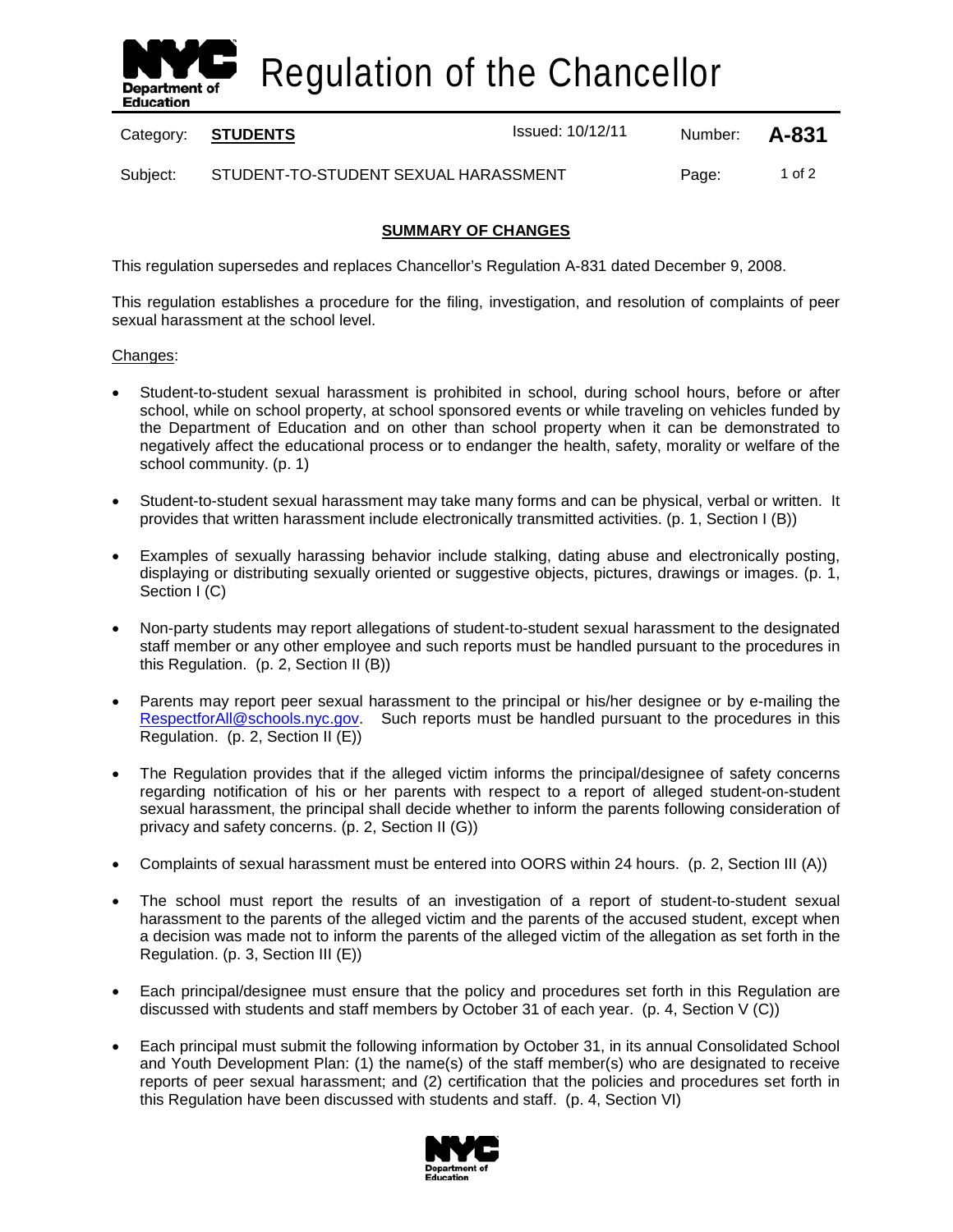

|          | Category: STUDENTS                   | <b>Issued: 10/12/11</b> | Number: <b>A-831</b> |        |
|----------|--------------------------------------|-------------------------|----------------------|--------|
| Subject: | STUDENT-TO-STUDENT SEXUAL HARASSMENT |                         | Page:                | 2 of 2 |

- The sexual harassment brochure (Attachment No. 3) has been revised to include dating abuse as an example of prohibited behavior.
- Consistent with the Regulation, Attachment No. 2 provides that the prohibition against peer sexual harassment in school extends to certain harassment that occurs off school premises.

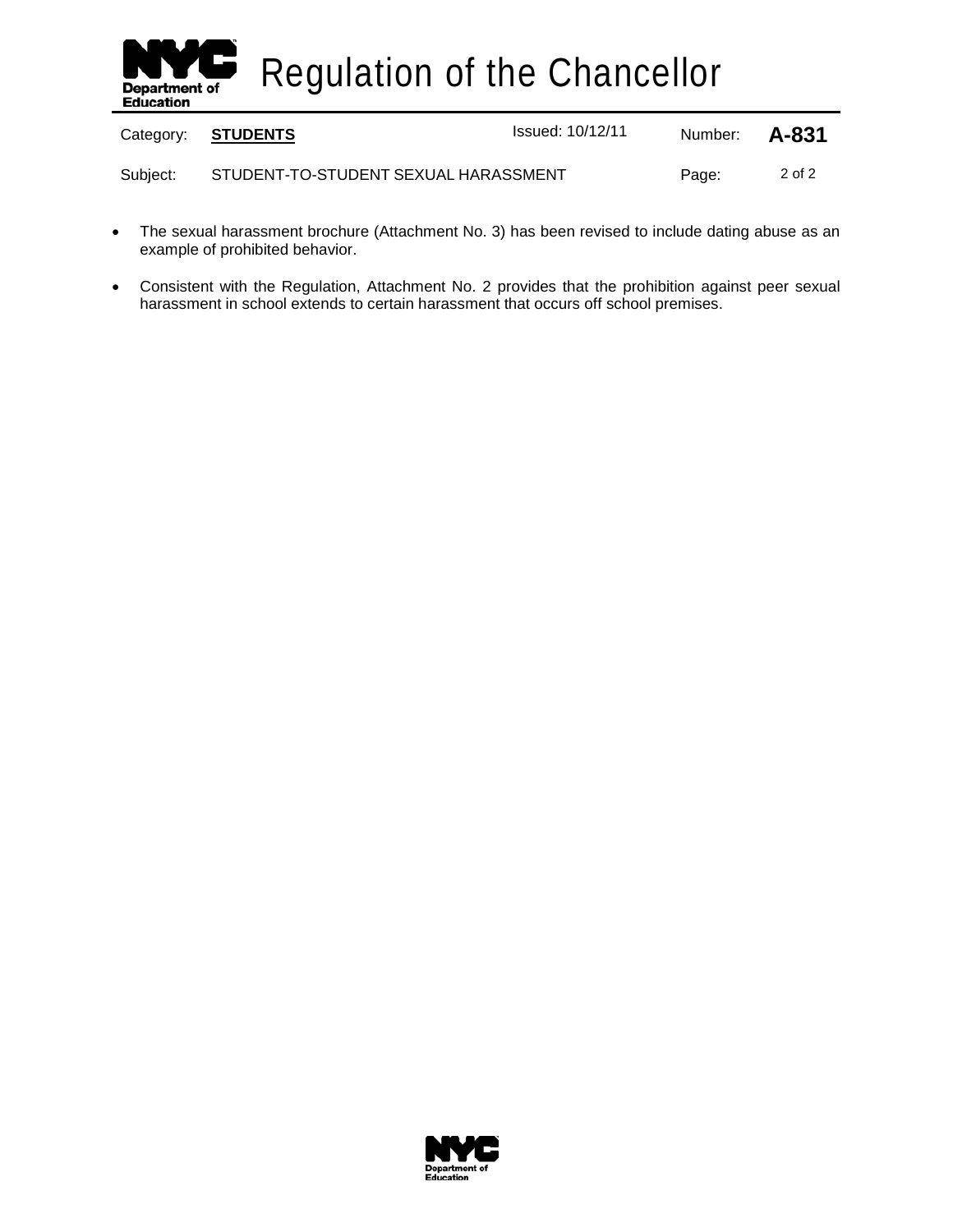### **ABSTRACT**

It is the policy of the New York City Department of Education to maintain a safe and supportive learning and educational environment that is free from sexual harassment committed by students against other students. It is a violation of this regulation for a student to harass another student through conduct or communication of a sexual nature, as defined below. Such harassment is prohibited and will not be tolerated in school, during school hours, before or after school, while on school property, at school sponsored events, or while traveling on vehicles funded by the Department of Education and on other than school property when such behavior can be demonstrated to negatively affect the educational process or to endanger the health, safety, morality or welfare of the school community. Students found guilty of violating this regulation will be subject to appropriate disciplinary action consistent with the Discipline Code and Chancellor's Regulation A-443. Sexual harassment of a student by an employee is prohibited, as set forth in Chancellor's Regulation A-830.

### **I. DEFINITIONS**

- A. Student-to-student sexual harassment is conduct and/or communication by a student directed against another student. It consists of unwelcome and uninvited sexual advances, requests for sexual favors, sexually motivated physical conduct and other verbal, nonverbal or physical conduct or communication of a sexual nature which is sufficiently severe, pervasive or persistent to: (1) substantially interfere with a student's ability to participate in or benefit from an educational program, school-sponsored activity, or any other aspect of a student's education; or (2) create a hostile, offensive, or intimidating school environment; or (3) otherwise adversely affect a student's educational opportunities. Such behavior can constitute sexual harassment regardless of the gender, sexual orientation, or gender identity of any of the students involved.
- B. Student-to-student sexual harassment may take many forms and can be physical, verbal or written. Written harassment includes electronically transmitted acts (e.g., via Internet, cell phone, personal digital assistant or wireless handheld devices).
- C. Sexually harassing behavior may take many forms, including but not limited to:
	- engaging in physical conduct of a sexual nature such as patting, pinching, grabbing, brushing up against another person in a sexual way;
	- making sexual comments, remarks, insults, and/or jokes;
	- electronically posting, displaying or distributing sexually oriented or suggestive objects, pictures, drawings or images;
	- making obscene gestures;
	- stalking;
	- pressuring for sexual activity;
	- spreading rumors of a sexual nature;
	- engaging in sexually violent or coercive behavior (assault, rape)
	- threatening or engaging in physical, sexual, verbal and/or emotional abuse to harm, intimidate or control a current or former dating partner (dating abuse).

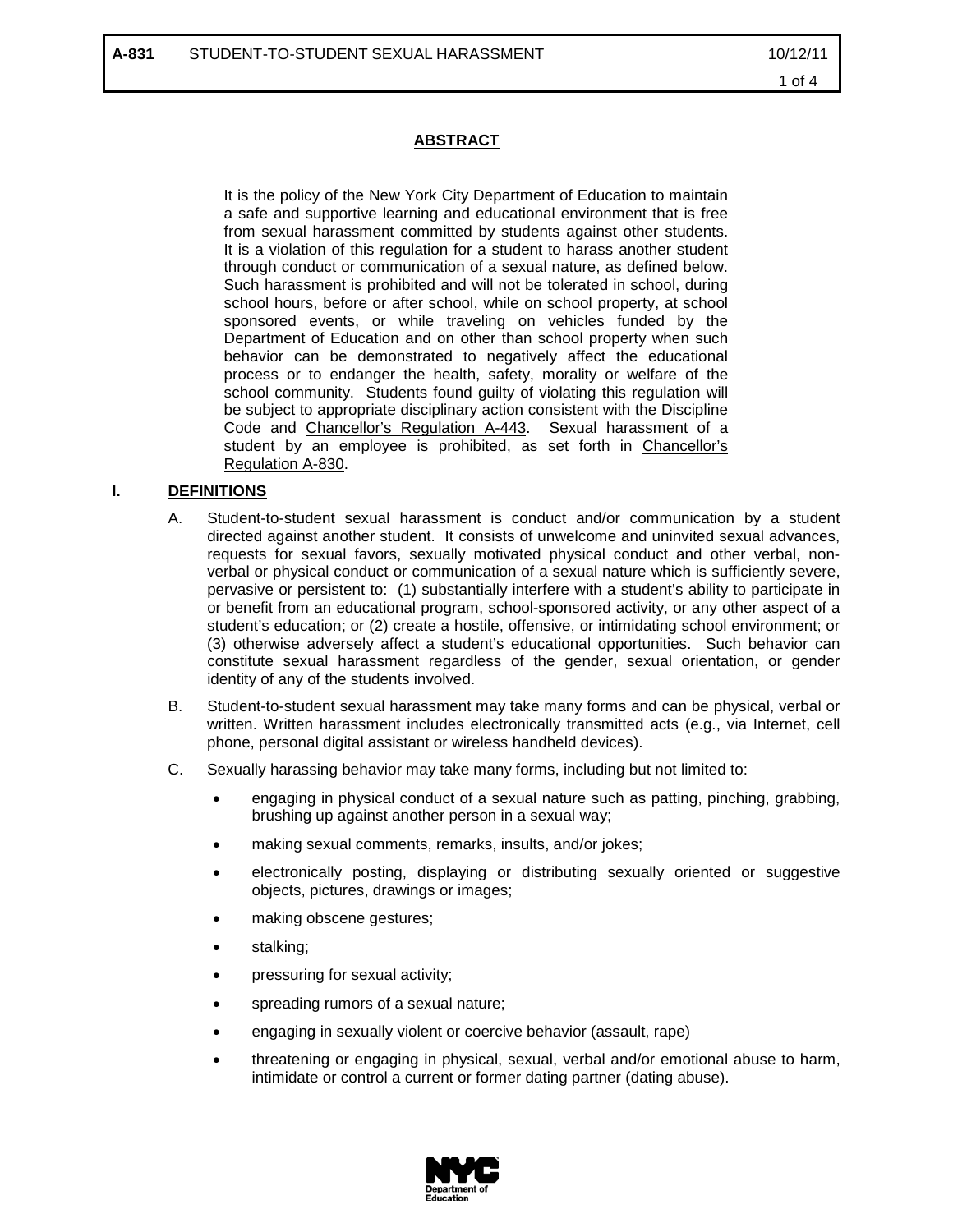### **II**. **REPORTING PROCEDURES**

A. It is the responsibility of each principal to designate a staff member to whom reports of student-to-student sexual harassment can be made. Complaints of harassment may be made verbally or in writing using the attached "Student-to-Student Sexual Harassment Complaint Form" (see Attachment No. 1). This form is also available online at:

> [http://schools.nyc.gov/NR/rdonlyres/AA3CFE45-E55E-4D58-9F47-](http://schools.nyc.gov/NR/rdonlyres/AA3CFE45-E55E-4D58-9F47-CB6D7625AA69/30368/ChancellorRegulationA831AttachmentA12208.pdf.) [CB6D7625AA69/30368/ChancellorRegulationA831AttachmentA12208.pdf.](http://schools.nyc.gov/NR/rdonlyres/AA3CFE45-E55E-4D58-9F47-CB6D7625AA69/30368/ChancellorRegulationA831AttachmentA12208.pdf.)

- B. Any student who believes that he/she has been the victim of sexual harassment by another student should immediately report the incident to the designated staff member or to any other school employee. Other students may also report such incidents to the designated staff member or to any other employee and such reports must be handled pursuant to the procedures in this Regulation.
- C. If a student feels uncomfortable making a report to a school staff member, a student may contact the Office of School and Youth Development (OSYD) by e-mailing the complaint to [RespectforAll@schools.nyc.gov.](mailto:RespectforAll@schools.nyc.gov) Examples of circumstances where this might be appropriate include: if the student is not sure whether the behavior is covered by the regulation; if a student previously made a report and the behavior has continued; or if the student is concerned about possible repercussions from coming forward. In such circumstances, OSYD will determine the appropriate follow-up action.
- D. Any staff member who witnesses student-to-student sexual harassment or who has knowledge or information or receives notice that a student may have been the victim of sexual harassment by another student is required to immediately report the alleged act to the designated staff member.
- E. Parents may report peer sexual harassment to the principal or his/her designee or by e-mailing [RespectforAll@schools.nyc.gov.](mailto:RespectforAll@schools.nyc.gov) Such reports must be handled pursuant to the procedures in this Regulation.
- F. The designated staff member is responsible for reporting all complaints of student-tostudent sexual harassment to the principal/designee.
- G. The principal/designee must immediately inform the parents of both the alleged victim and the accused of the allegation(s). If the alleged victim informs the principal/designee of safety concerns in regard to such notification, the principal/designee shall decide whether to inform the alleged victim's parents following consideration of privacy and safety concerns. The principal may consult with the Office of the General Counsel in making this decision.
- H. Where the principal/designee believes that the alleged conduct constitutes criminal activity, he/she must contact the police. The principal/designee may consult with the Office of Legal Services and/or the CFN Network Leader.
- I. If the complaint cannot be investigated at the school level due to the nature and seriousness of the allegation(s), the principal/designee should consult with the Office of Equal Opportunity.

### **III**. **INVESTIGATION**

- A. Complaints of sexual harassment must be investigated promptly and entered into OORS within 24 hours.
- B. As soon as possible but not later than five days following the receipt of the complaint, the principal/designee must take the following investigative steps:
	- 1. interview the alleged victim and document the conversation;
	- 2. ask the alleged victim to prepare a written statement which includes as much detail as possible, including a description of the behavior, when it took place and who may have witnessed it; interview the accused student, and advise him/her that if the conduct has occurred, it must cease immediately;

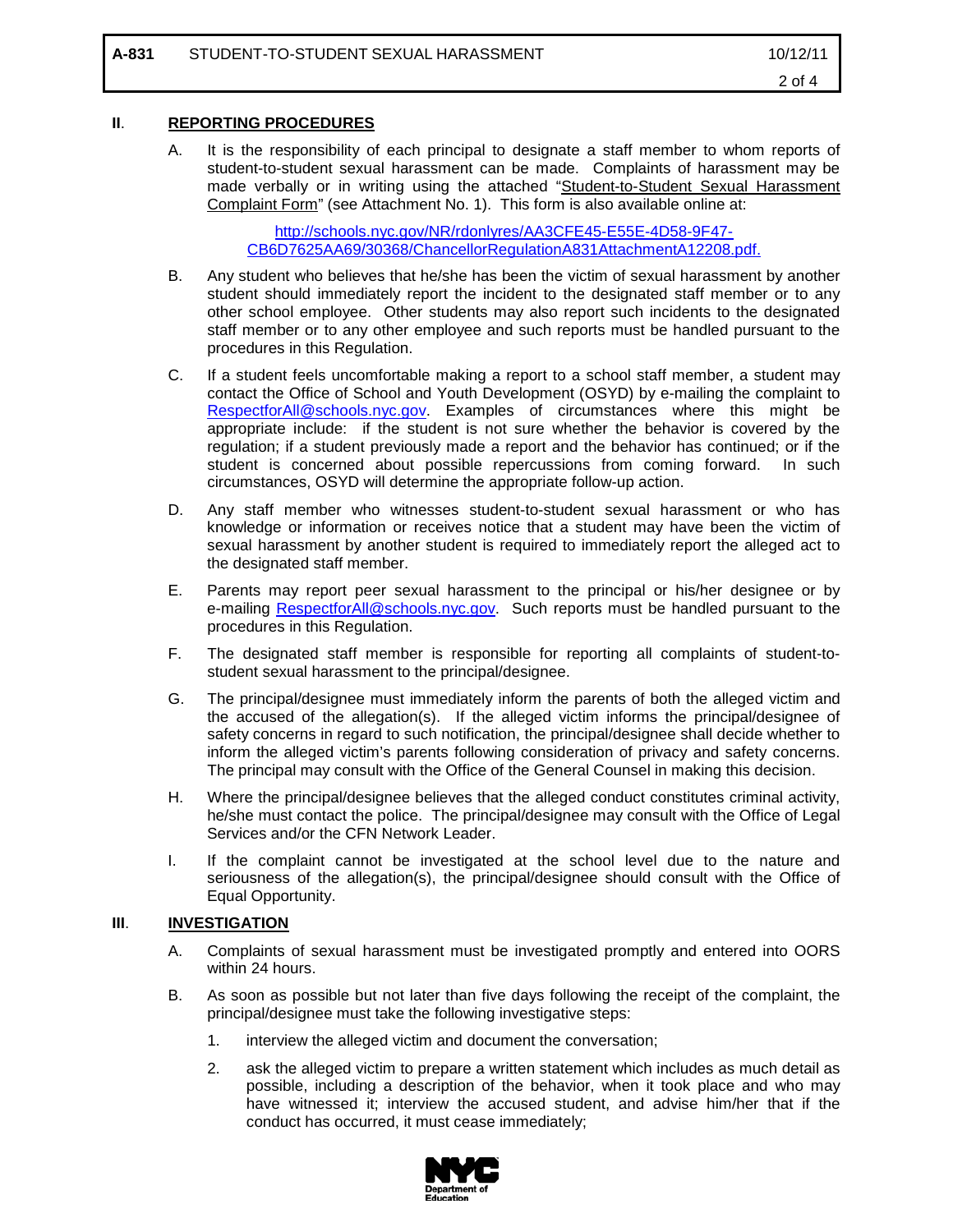- 3. ask the accused student to prepare a written statement;
- 4. interview any witnesses and obtain their written statements.
- C. In determining whether the alleged conduct constitutes a violation of this regulation, it is necessary to evaluate the totality of the circumstances surrounding the conduct. The following factors should be considered:
	- the ages of the parties involved;
	- the nature, severity and scope of the behavior;
	- whether the conduct is sexual in nature;
	- whether the conduct is offensive;
	- whether the conduct is unwelcome;
	- the frequency and duration of the behavior;
	- the number of persons involved in the behavior;
	- the context in which the conduct occurred:
	- where the conduct occurred;
	- whether there have been other incidents in the school involving the same students;
	- whether the conduct adversely affected the student's education.
- D. Following completion of the investigation, the principal/designee must issue a written report of his/her findings. The report shall include a determination of whether the allegations have been substantiated and whether they appear to be violations of this regulation. This report must be issued within ten school days of receipt of the complaint. A copy of this report must be sent to the CFN Network Leader.
- E. The school shall report the results of its investigation of each complaint filed under these procedures in writing to the parents of the alleged victim and the parents of the accused student in accordance with state and federal laws regarding data or records privacy and consistent with the privacy rights of the alleged harasser, except when a decision was made not to inform the parents of the alleged victim of the allegation as set forth in Section II.G above.

### **IV**. **FOLLOW-UP ACTION**

- A. Where appropriate, the complaining student and/or the accused student should be referred to the school social worker, psychologist or other appropriate school staff, or referred to community-based agencies for counseling, support, and/or education.
- B. When one person uses a pattern of threatened or actual physical, sexual and/or emotional abuse to control a dating partner, the school should refer both the victim and the student who engages in this behavior to separate appropriate school or community-based agencies for counseling, support, and education. Neither mediation nor conflict resolution are, under any circumstances, appropriate interventions for suspected relationship abuse.
- C. Students who have been found to have violated this regulation will be subject to appropriate disciplinary action pursuant to the Department of Education's Discipline Code and Chancellor's Regulation A-443.
- D. The principal/designee must follow up to ensure that the sexually harassing conduct has stopped.

### **V. NOTIFICATION**

A. Each school must conspicuously post a copy of this regulation and a notice explaining the Department of Education's policy with respect to student-to-student sexual harassment in a place accessible to students, parents, and staff. This notice must

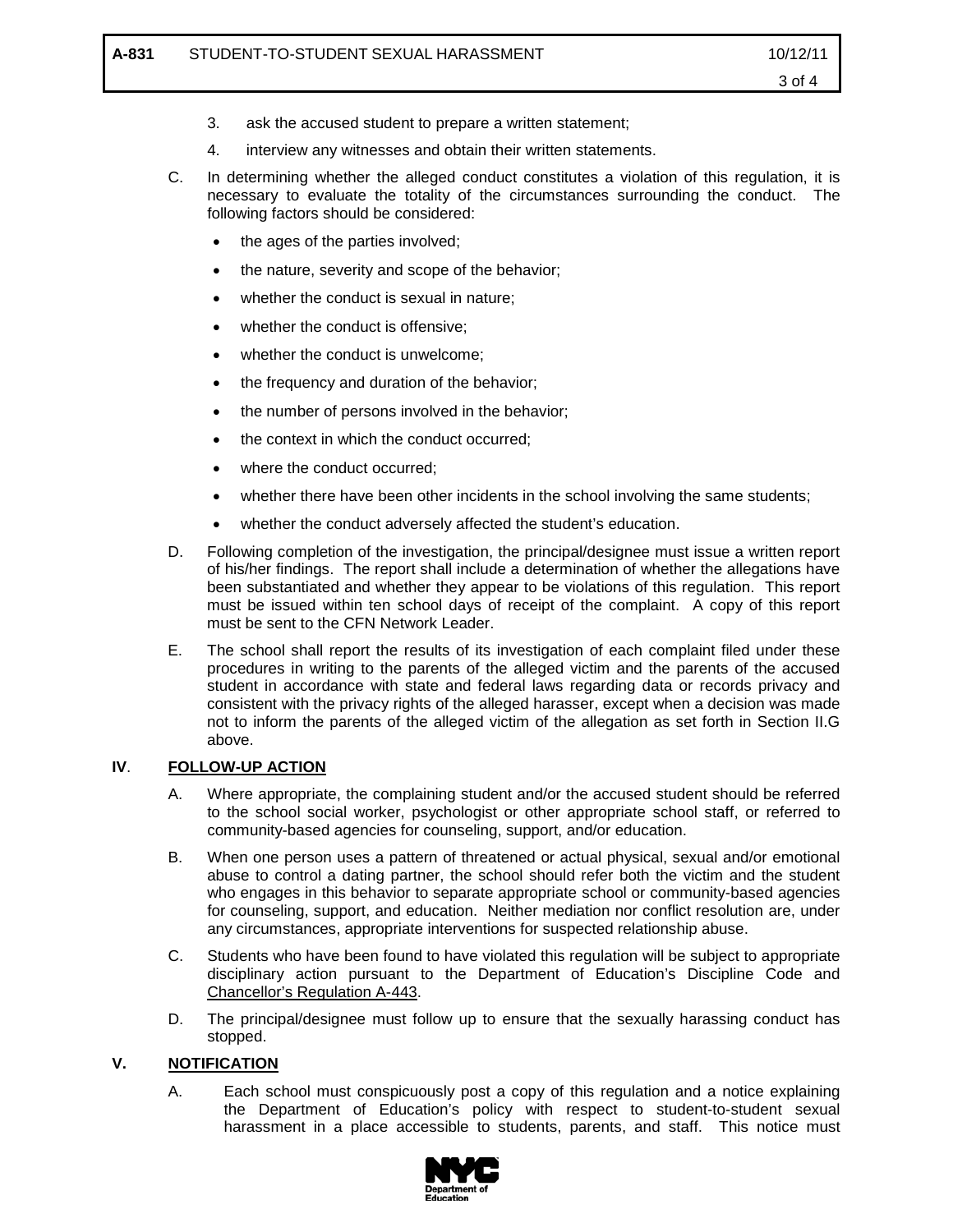contain the name of the staff member designated to receive reports of sexual harassment and must indicate where in the school copies of this regulation and the complaint form may be obtained (see sample notice, Attachment No. 2).

- B. A copy of the Sexual Harassment Brochure must be distributed annually to parents and students. Parents/students entering the school during the school year must receive a copy upon registration (see Attachment No. 3).
- C. Each principal/designee must ensure that the policy and procedures set forth in this regulation are discussed with students and staff members by October 31 of each year.
- D. A copy of this regulation should be made available to parents, school staff, and students upon request.

### **VI. CONSOLIDATED SCHOOL AND YOUTH DEVELOPMENT PLAN**

Each principal must submit the following information by October 31, in its annual Consolidated School and Youth Development Plan:

- A. The name(s) of the staff member(s) who are designated to receive reports of peer sexual harassment.
- B. Certification that the policies and procedures set forth in this Regulation have been discussed with students and staff.

### **VII. CONFIDENTIALITY**

It is Department of Education policy to respect the privacy of all parties and witnesses to complaints brought under this regulation. However, the need for confidentiality must be balanced against the obligation to cooperate with police investigations to provide due process to the accused, and/or to take necessary action to investigate or resolve the complaint. Therefore, information regarding the complaint may be disclosed in appropriate circumstances.

### **VIII. RETALIATION**

Appropriate action will be taken against any student who retaliates against another student, teacher, or school employee who reports an incident of alleged student-to-student sexual harassment or who participates or assists in an investigation relating to such harassment.

### **IX. INQUIRIES**

Inquiries pertaining to this regulation should be addressed to:

| Telephone:<br>212-374-6807    | Office of School and Youth Development<br>NYC Department of Education<br>52 Chambers Street - Room 218<br>New York, NY 10007 | Fax:<br>212-374-5751 |  |  |
|-------------------------------|------------------------------------------------------------------------------------------------------------------------------|----------------------|--|--|
| RespectforAll@schools.nyc.gov |                                                                                                                              |                      |  |  |

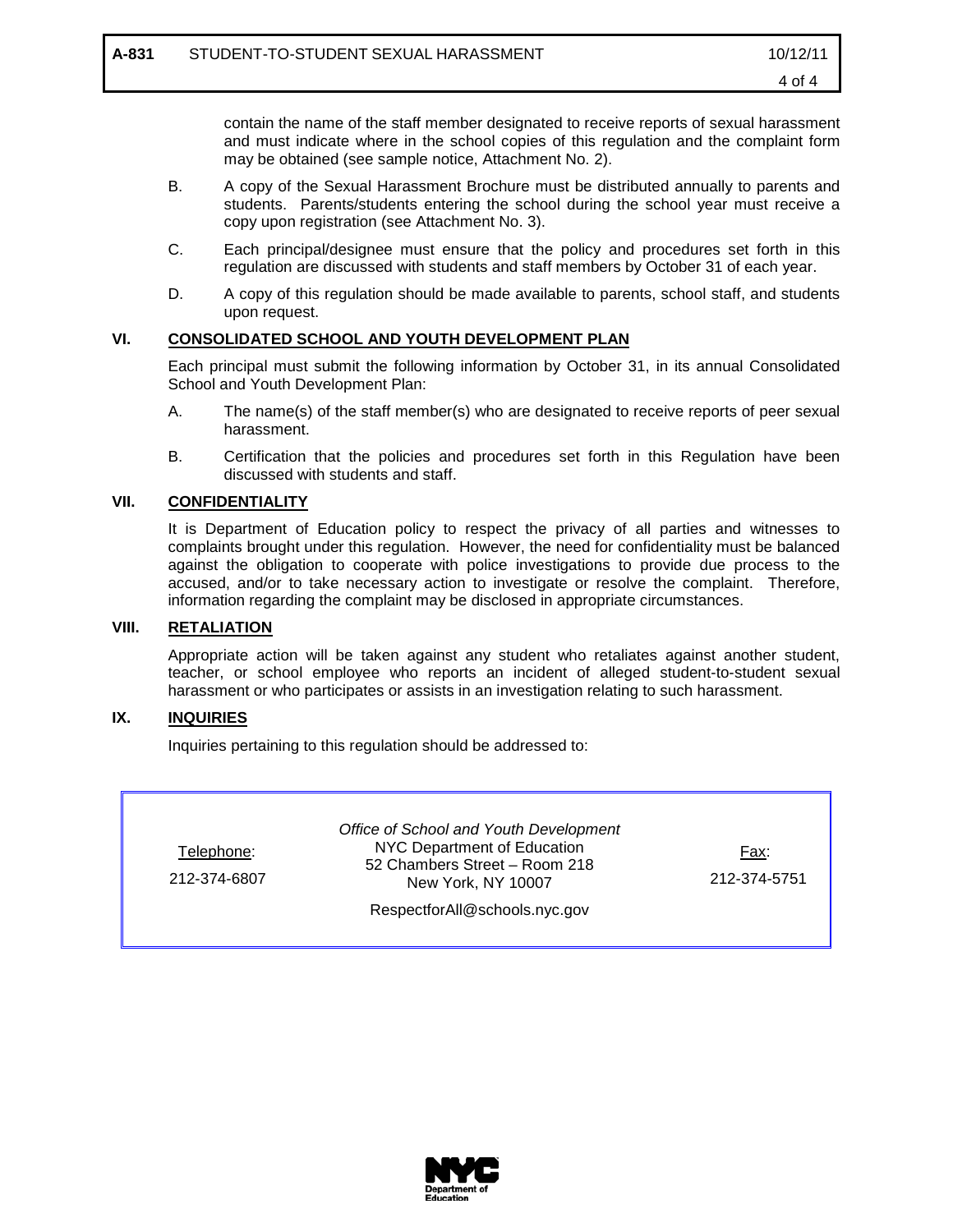

# STUDENT-TO-STUDENT SEXUAL HARASSMENT<br>COMPLAINT FORM

| DATE:<br><u> 2000 - Jan James James Barnett, amerikansk politik (d. 1982)</u> |                                                                                                                                                                                                                     |  |  |  |
|-------------------------------------------------------------------------------|---------------------------------------------------------------------------------------------------------------------------------------------------------------------------------------------------------------------|--|--|--|
| SCHOOL:                                                                       |                                                                                                                                                                                                                     |  |  |  |
| Name of the person who you believe is responsible for the harassment:         |                                                                                                                                                                                                                     |  |  |  |
|                                                                               |                                                                                                                                                                                                                     |  |  |  |
| additional pages if necessary.)                                               | Describe the incident(s) as clearly as possible. Include such details as: whether force was used; whether<br>verbal statements or threats were involved; and, if any physical contact or touching occurred. (Attach |  |  |  |
|                                                                               |                                                                                                                                                                                                                     |  |  |  |
|                                                                               |                                                                                                                                                                                                                     |  |  |  |
| List any witnesses who were present or who have knowledge about the incident. |                                                                                                                                                                                                                     |  |  |  |
|                                                                               |                                                                                                                                                                                                                     |  |  |  |
|                                                                               |                                                                                                                                                                                                                     |  |  |  |
|                                                                               |                                                                                                                                                                                                                     |  |  |  |
|                                                                               |                                                                                                                                                                                                                     |  |  |  |
| Signature of Student                                                          | Date                                                                                                                                                                                                                |  |  |  |
| Name                                                                          | Date                                                                                                                                                                                                                |  |  |  |
| Title:                                                                        |                                                                                                                                                                                                                     |  |  |  |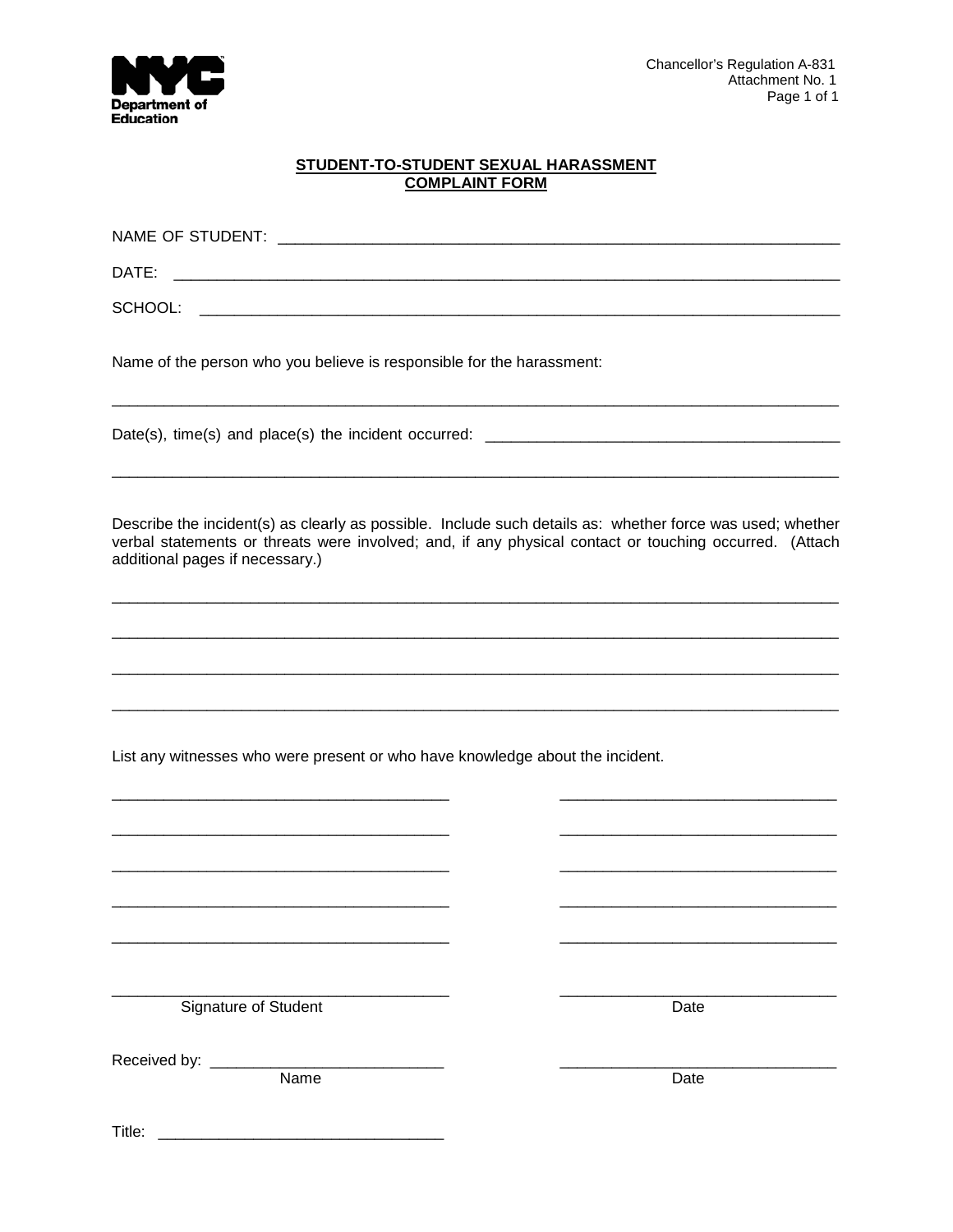

Chancellor's Regulation A-831 Attachment No. 2 Page 1 of 1

### **SAMPLE NOTICE**

It is the policy of the New York City Department of Education to maintain a safe and supportive learning and educational environment that is free from sexual harassment committed by students against other students. Such harassment is prohibited and will not be tolerated in school, during school hours, before or after school, while on school property, at school sponsored events, or while traveling on vehicles funded by the Department of Education and on other than school property when such behavior can be demonstrated to negatively affect the educational process or to endanger the health, safety, morality or welfare of the school community. It is a violation of this policy for a student to harass another student through conduct or communication of a sexual nature.

If you feel that you have been the victim of such behavior by another student, please let your teacher, counselor, or someone else on the school staff know. \_\_\_\_\_\_\_\_\_\_\_\_\_\_\_\_\_\_\_\_\_\_\_\_\_\_\_\_\_\_\_\_\_\_\_ is the staff member at the school designated to handle these matters. If you feel uncomfortable making a report to a school staff member, you may contact OSYD by emailing your complaint to RespectforAll@schools.nyc.gov. You may also make a written report. Copies of the complaint form are available in the principal's office.

Your complaint will be investigated and the school will take appropriate action to eliminate the discrimination and/or harassment. Retaliation against a student for filing a complaint or participating in an investigation of a complaint is prohibited. Any student who engages in retaliatory behavior (e.g., threats, intimidation) will be subject to immediate disciplinary action.

A complete copy of the Chancellor's Regulation A-831 is available in the principal's office.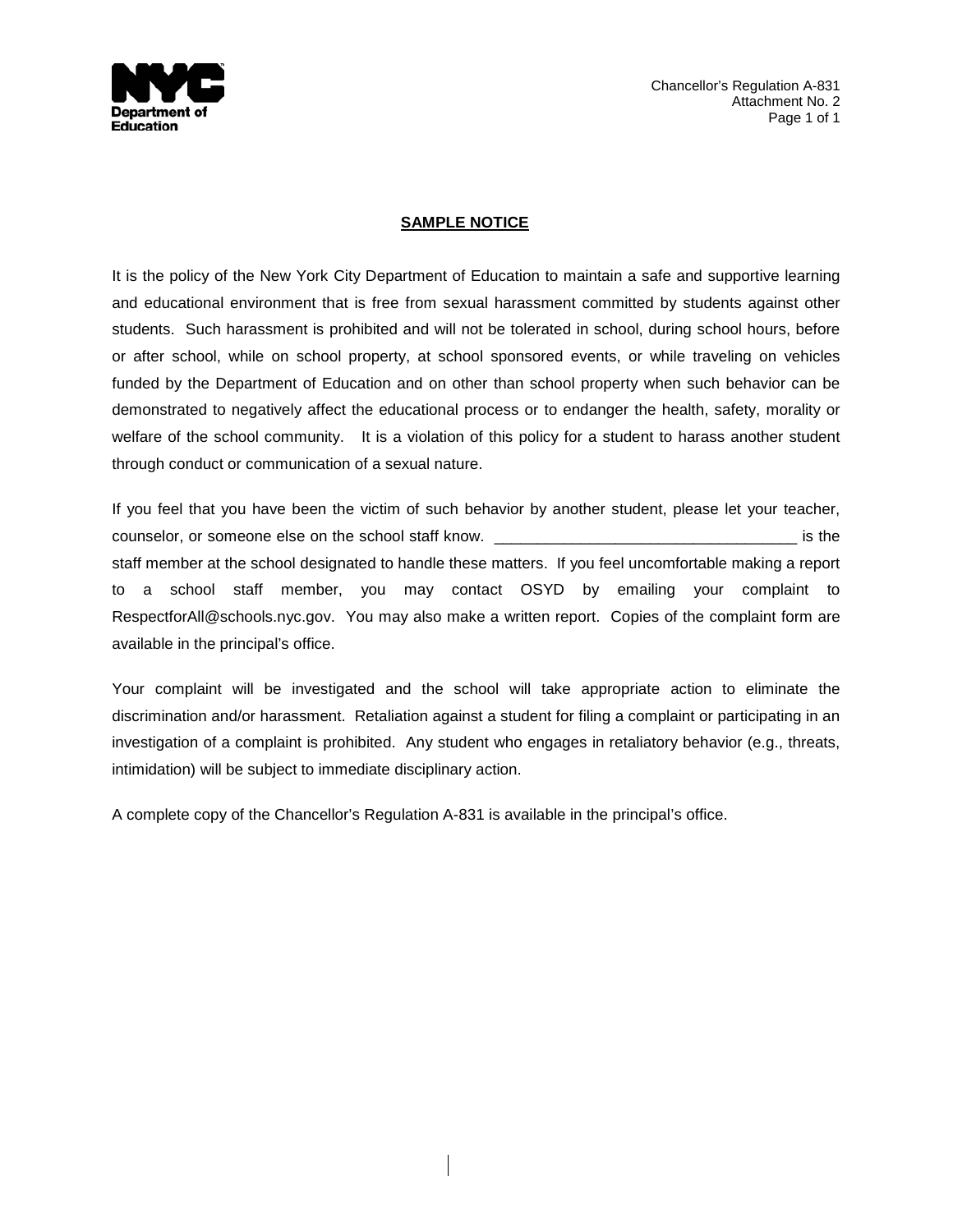## **Accountability**

**What happens after a complaint is made?**

All reports of sexual harassment will be investigated as soon as possible, but not later than five days after the complaint is made. The principal/ designee must take the investigative steps as stated in Chancellor's Regulation A-831.

If the principal believes that the alleged conduct constitutes criminal activity, she/he must contact the police. Following completion of the investigation, the principal must issue a written report of his/her findings. This report must be issued within ten school days of receipt of the complaint. The school shall report the results of its investigation of each complaint filed under these procedures in writing to the complainant in accordance with state and federal laws regarding data or records privacy and consistent with the privacy of the alleged harasser.

The report shall include a determination of whether the allegations have been substantiated and whether they appear to be violations of Chancellor's Regulation A-831.

### **What help is available for students?**

Both the student who is victimized and the student who engages in the prohibited behavior should be referred to separate school based counseling and/ or separate, appropriate community-based agencies for counseling, support, and education.



**Michael R. Bloomberg Mayor**

**Dennis M. Walcott Chancellor**

Retaliation against someone who reports an incident of sexual harassment or who helps in an investigation is prohibited. Students who believe they have been retaliated against should immediately contact a school supervisor.

If additional assistance is needed, please email: RespectForAll@schools.nyc.gov

> Confidentiality: It is the NYC Public Schools' policy to respect the privacy of all parties and witnesses to complaints brought under this policy. However, sometimes, we may need to share information in order to resolve a complaint. Therefore, information regarding a complaint may be disclosed in appropriate circumstance to individuals with the need to know.

Chancellor's Regulation A-831 Attachment No. 3

### **New York City Department of Education**

# **Respect For All: Keeping Our Schools Free of Sexual Harassment**

**Making NYC Public Schools Safe and Supportive for All Students**